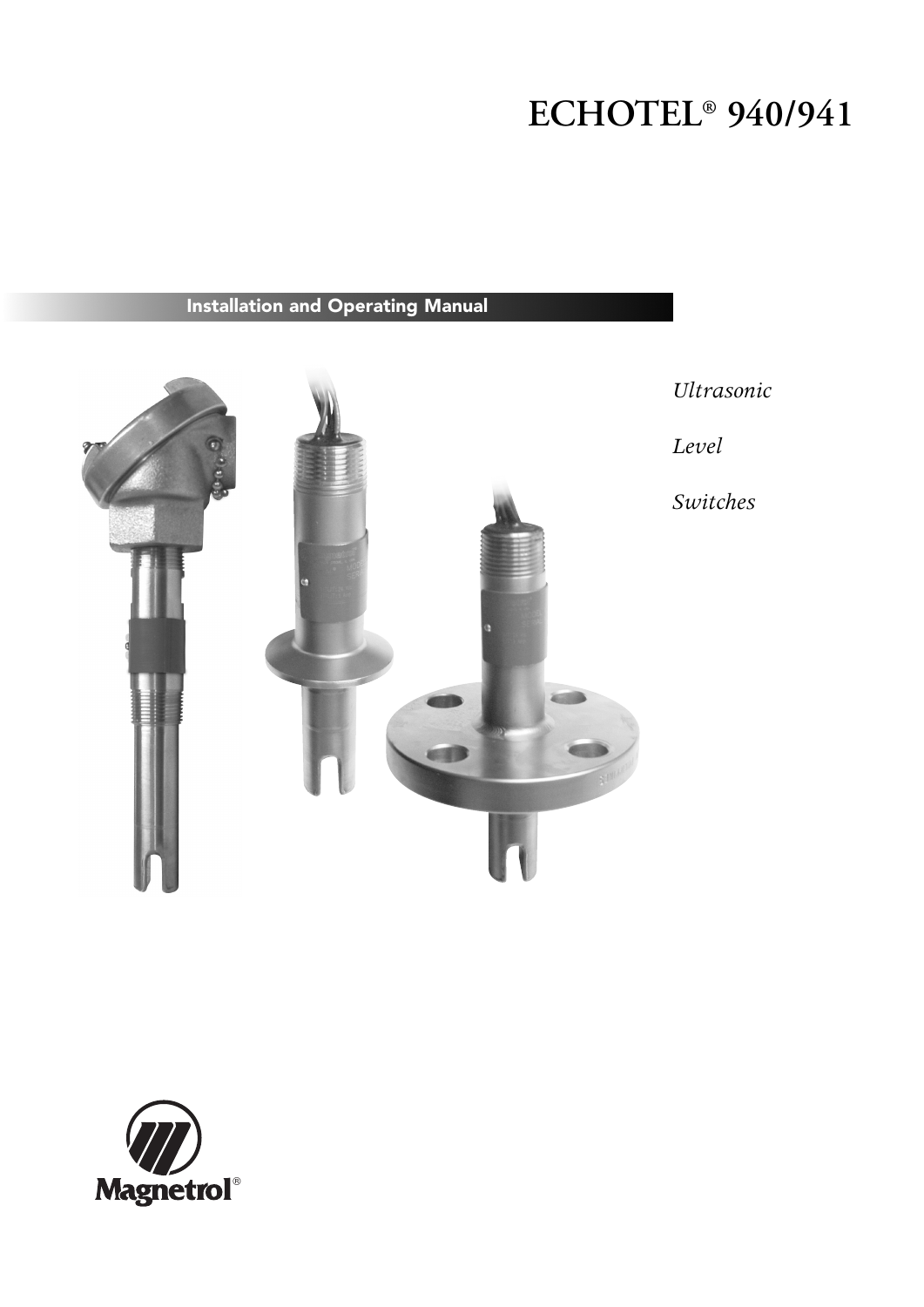#### **UNPACKING**

Unpack the instrument carefully. Make sure all components have been removed from the foam protection. Inspect all components for damage. Report any concealed damage to the carrier within 24 hours. Check the contents of the carton/crates against the packing slip and report any discrepancies to Magnetrol. Check the nameplate model number to be sure it agrees with the packing slip and purchase order. Check and record the serial number for future reference when ordering parts.



These units are in compliance with:

- 1.The EMC directive 2014/32/EU. The units have been tested to EN 61326: 1997 + A1 + A2
- 2.The PED directive 97/23/EC (pressure equipment directive). Safety accessories per category IV module H1.



#### **MOUNTING**

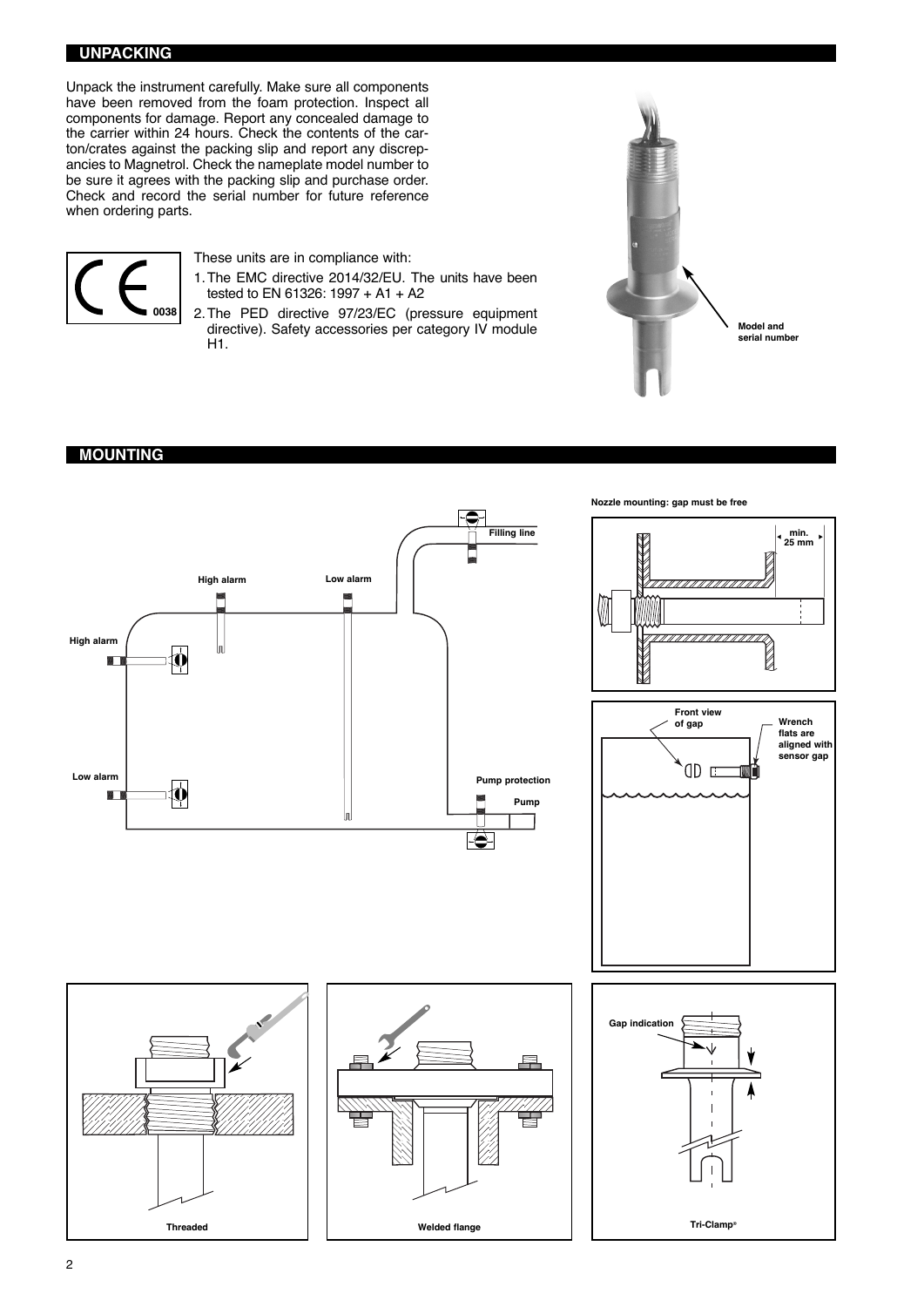

#### **OUTPUT**

| Level | Relay        | Wiring                                                                             |
|-------|--------------|------------------------------------------------------------------------------------|
|       | De-energized | NO (Violet) <u>___________________</u><br>NC(Brown)                                |
|       | Energized    | - NO (Violet) ————————<br>-<br>- COM (Orange) ———————<br>NC (Brown) ______________ |

**IMPORTANT: When power is lost or gap is dry; the relay de-energizes.**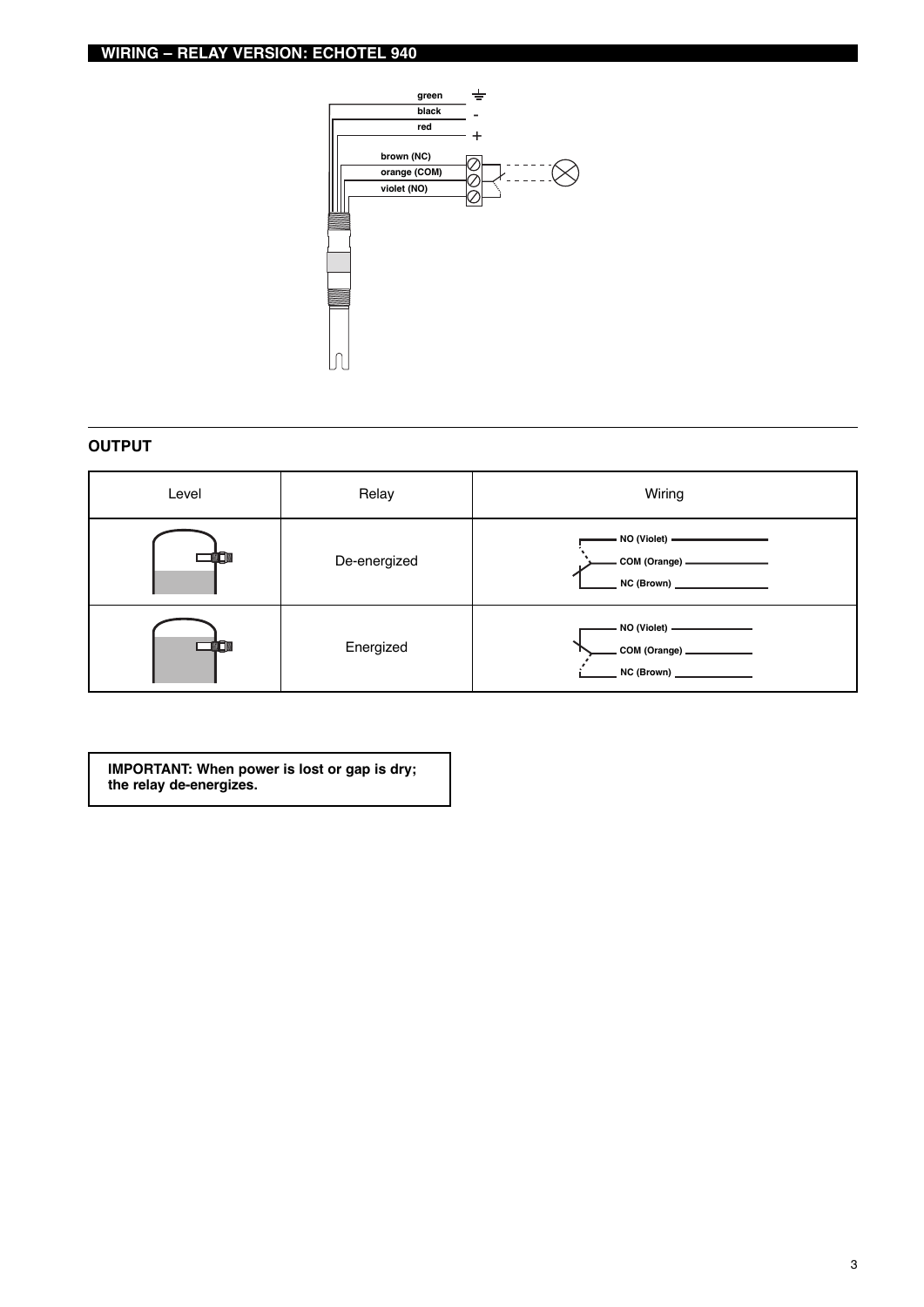

### **OUTPUT**

| Level | Current                           |  |
|-------|-----------------------------------|--|
|       | $8 \text{ mA} (\pm 1 \text{ mA})$ |  |
| n     | 16 mA $(\pm 1$ mA)                |  |

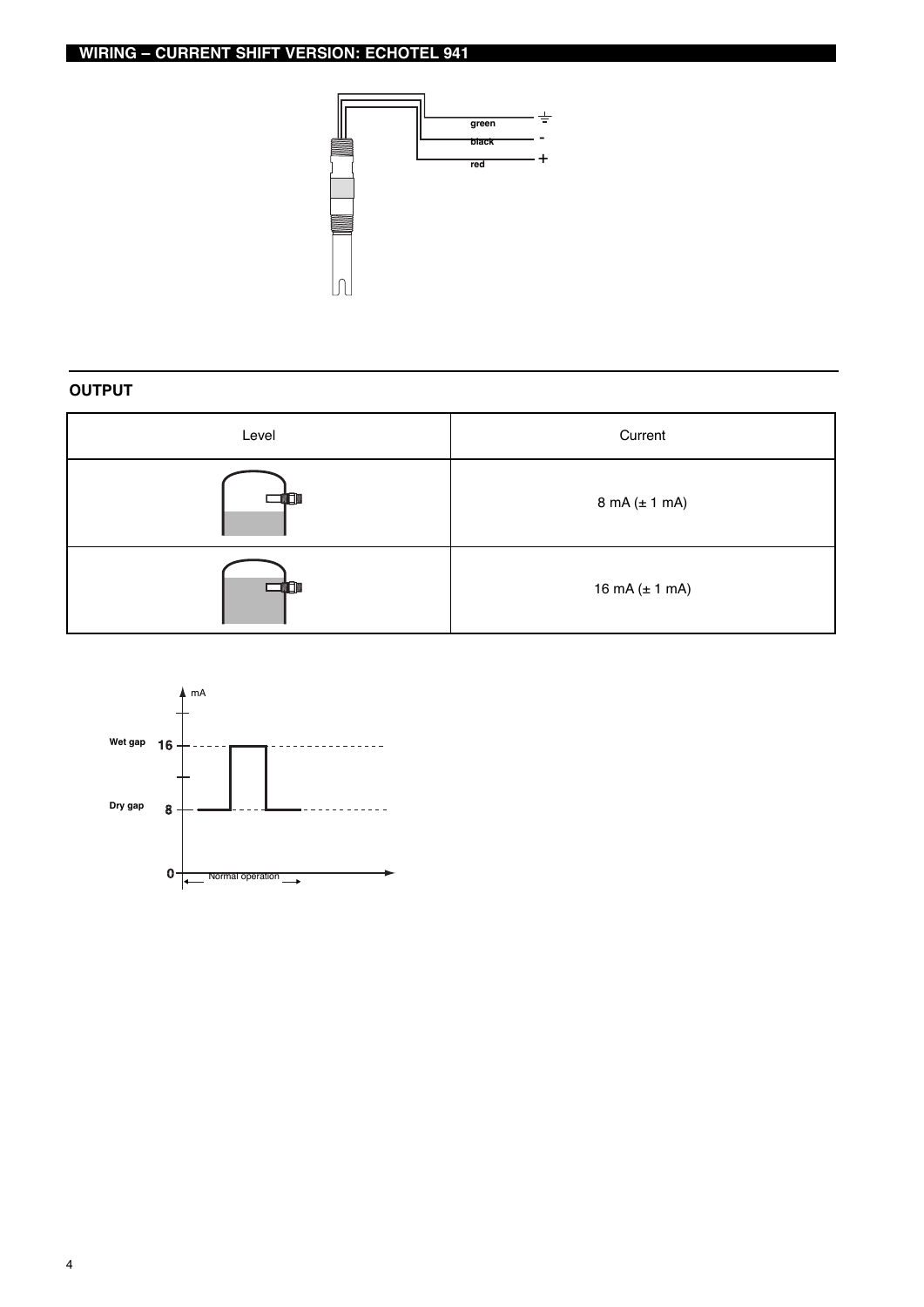#### **SPECIFICATIONS**

### **PERFORMANCE SPECIFICATIONS**

| <b>Description</b>            | <b>Specification</b>                                                                            |  |
|-------------------------------|-------------------------------------------------------------------------------------------------|--|
| Response time                 | 0.5 s typical                                                                                   |  |
| Repeatability                 | $± 2$ mm (0.078")                                                                               |  |
| <b>Ambient Temperature</b>    | -40 °C up to +85 °C (-40 °F up to +185 °F)                                                      |  |
| Humidity                      | $0-99$ %, non condensing                                                                        |  |
| Electromagnetic Compatibility | Meets CE requirements (EN-61326: 1997 + A1 + A2) and in compliance with<br>Directive 2014/32/EU |  |

#### **PHYSICAL/FUNCTIONAL SPECIFICATIONS**

| <b>Description</b> |                      | <b>Specification</b>                                        |  |
|--------------------|----------------------|-------------------------------------------------------------|--|
| Input voltage      |                      | 12 - 35 V DC                                                |  |
| Power consumption  |                      | < 1 W                                                       |  |
| Signal output      | <b>Current Shift</b> | 8 mA $(\pm 1$ mA) - dry gap or 16 mA $(\pm 1$ mA) - wet gap |  |
|                    | Relay                | SPDT: $1 A @ 30 VDC$                                        |  |
| Potted cable       |                      | 45 cm (18") flying leads of 18 AWG wires                    |  |
| Net Weight         |                      | 510 g (unit with 3/4" NPT transducer and shortest length)   |  |

# **TRANSDUCER SPECIFICATIONS**

| <b>Description</b>                                                                                                                                                                                                                                    | <b>Specification</b>                                        |  |
|-------------------------------------------------------------------------------------------------------------------------------------------------------------------------------------------------------------------------------------------------------|-------------------------------------------------------------|--|
| Material                                                                                                                                                                                                                                              | 316/316L SST (1.4401/1.4404)                                |  |
| Mounting                                                                                                                                                                                                                                              | Threaded (NPT/BSP) - Flanged (ANSI) - Hygienic (Tri-Clamp®) |  |
| <b>Actuation length</b><br>From 3 cm up to 250 cm (1.2" up to 98.4")                                                                                                                                                                                  |                                                             |  |
| Operating process temp.                                                                                                                                                                                                                               | -40 °C up to +85 °C (-40 °F up to +185 °F)                  |  |
| 103 bar @ +85 °C (1500 psi @ +185 °F) - transducer length > min. length<br>138 bar $@ +85 °C$ (2000 psi $@ +185 °F$ ) - transducer length = min. length<br>Max pressure<br>Flanged models are downrated to the design pressure of the selected flange |                                                             |  |

#### **TEMPERATURE/PRESSURE RATING**

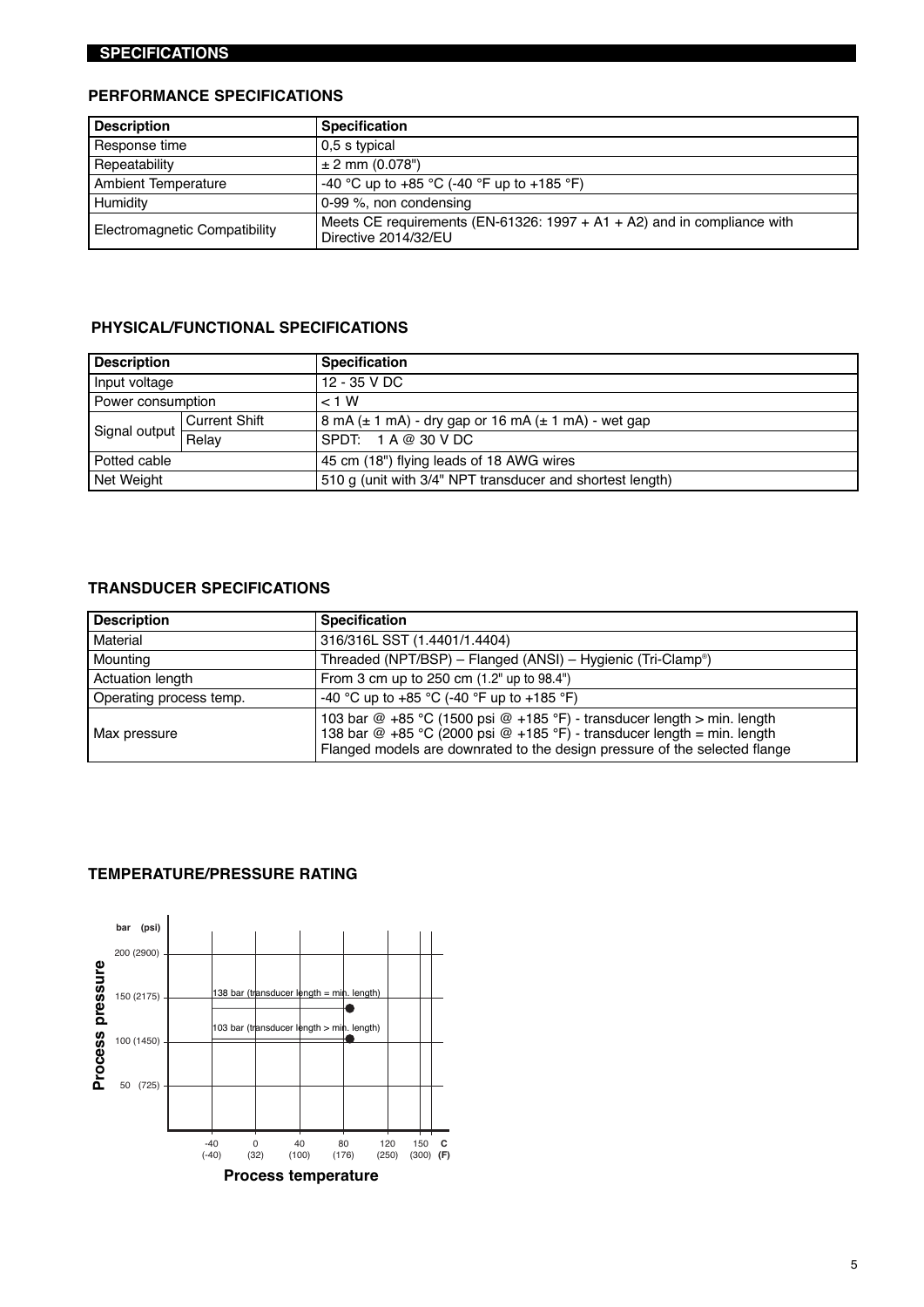#### **A complete measuring system consists of:**

1.One code for electronics and transducer

- 2.OPTION: Standard cable length is 45 cm (18"). Specify cable length separately when a longer cable is required.
- 3.OPTION: **052-7012-002**: code for Echotel 941 cast aluminium housing with terminal block, 3/4" NPT cable entry, IP 65 **052-7012-003**: code for Echotel 940 cast aluminium housing with terminal block, 3/4" NPT cable entry, IP 65

#### BASIC MODEL NUMBER

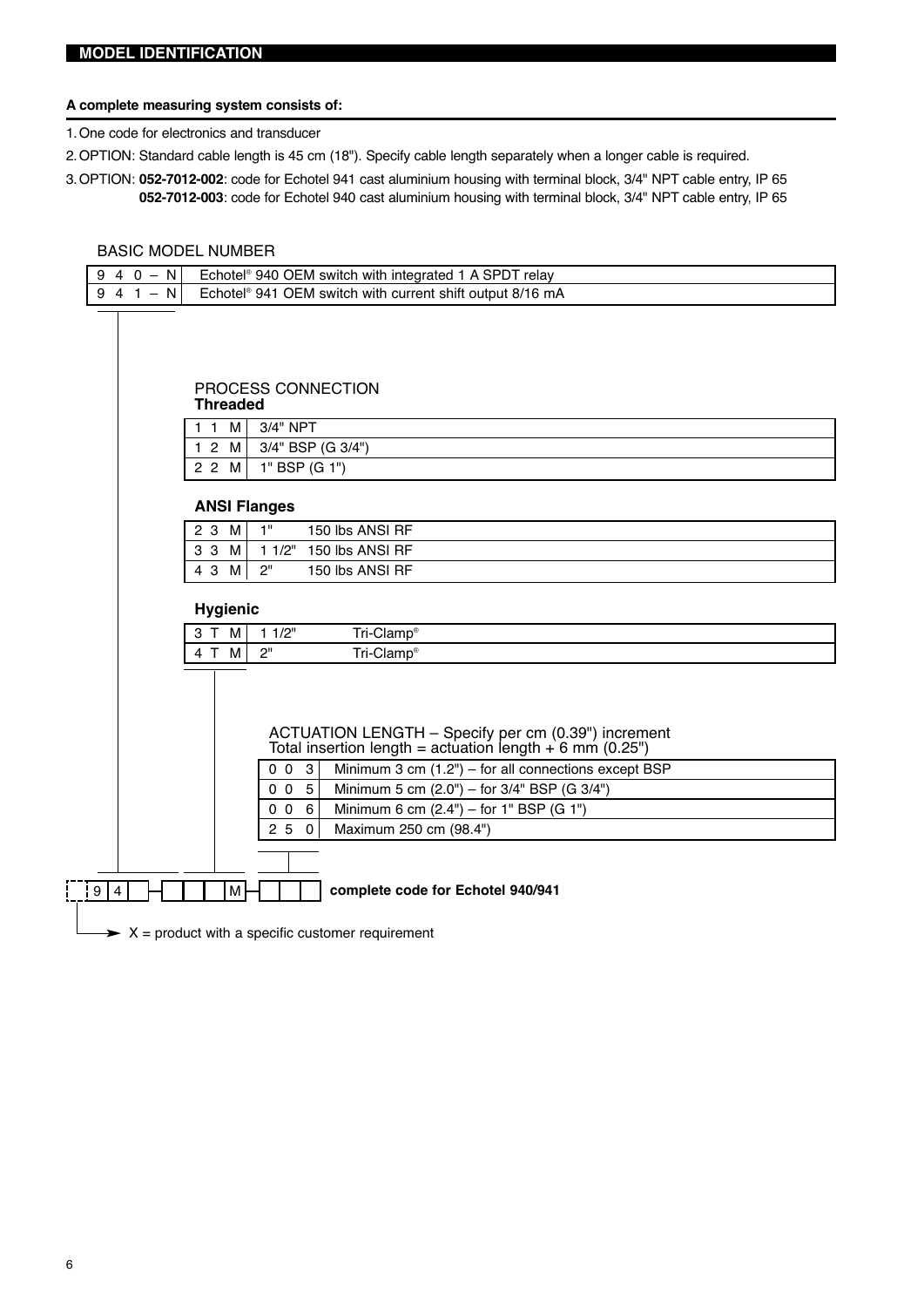



**Welded ANSI flange**



**Tri-Clamp®**